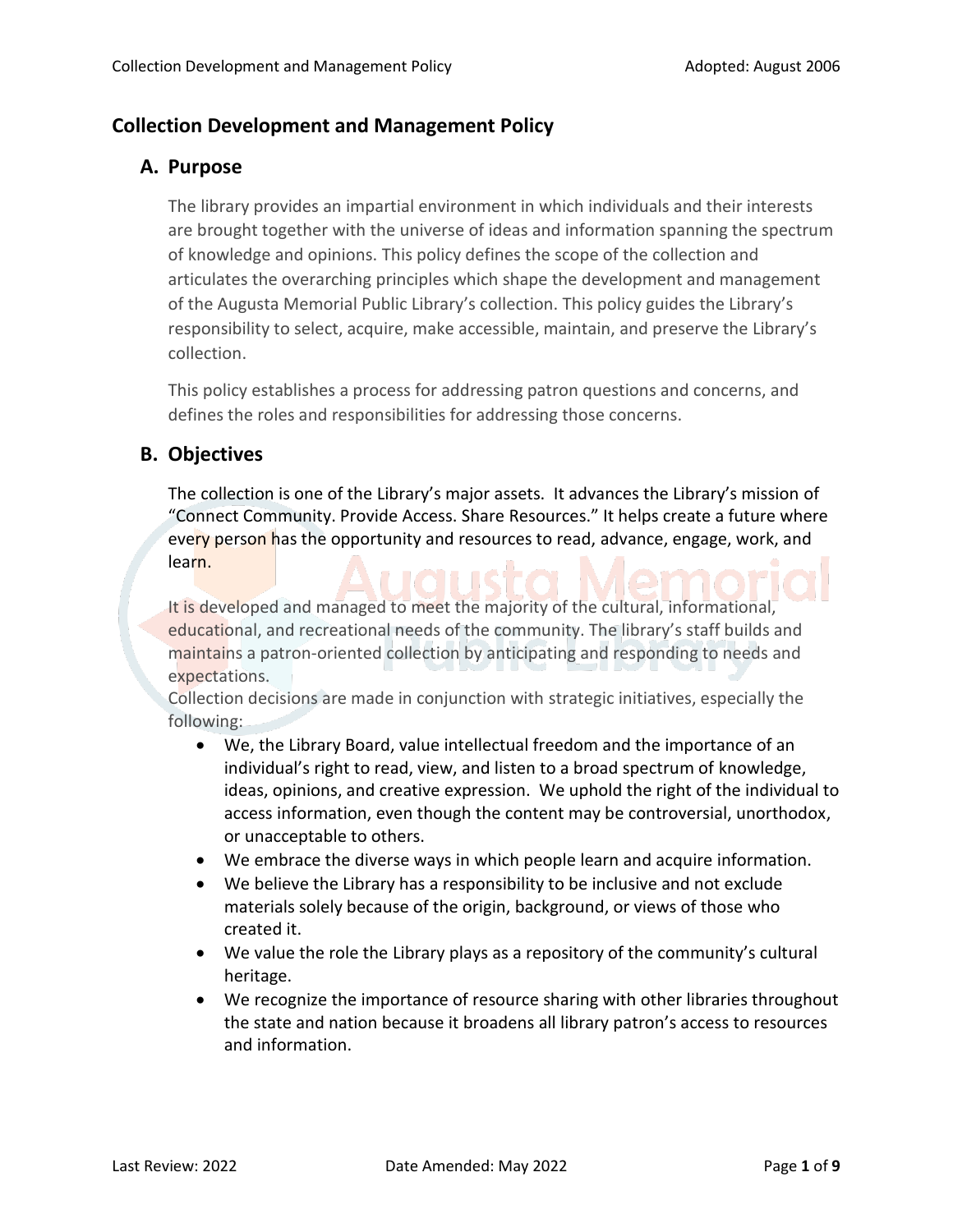- We expect the Library to be responsive to changing patron interests and demographics, follow professional standards, and stay abreast of the new and evolving ways information is created, disseminated, accessed, and used.
- We value having a collection that provides many viewpoints, including those viewpoints which have been historically underrepresented or excluded.

# **C. Definitions**

The Library's collection is the body of materials selected for and made accessible to library patrons.

"Materials" has the widest possible meaning and includes books and other print media, audiovisual, digital, and electronic formats. Materials may be owned or leased by the Library, housed in a physical location, downloaded, or accessed via the Library's website and other online services.

"Selection: refers to the decision that is made by Library staff to add a specific item to the library's collection and make it accessible either in a physical location or via the Library's website or other online services.

Intellectual freedom is the right of every individual to both seek and receive information from all points of view without restriction. It provides for free access to all expressions of ideas through which any and all sides of a question, cause, or movement may be explored.

# **D. Responsibility for Selection**

The Library Director works under the direction of the Board of Trustees and within the framework of this policy. The Library Director can delegate to staff the authority to interpret and apply this policy in daily operation but is ultimately responsible for all materials selection.

Library staff will work to provide continuity for the development and management of the Library's collection. They plan, budget, select, acquire, catalog, process, and manage library materials. The Library recognizes and respects intellectual property rights and conforms to legislative mandates regarding copyright protections.

In an ongoing effort to maintain a flexible and responsive collection, all library staff members participate in collection development and management. They:

- Engage in open, continuous two-way communication with patrons and other staff
- Interacting with patrons with understanding, respect, and responsiveness
- Handle all requests equitable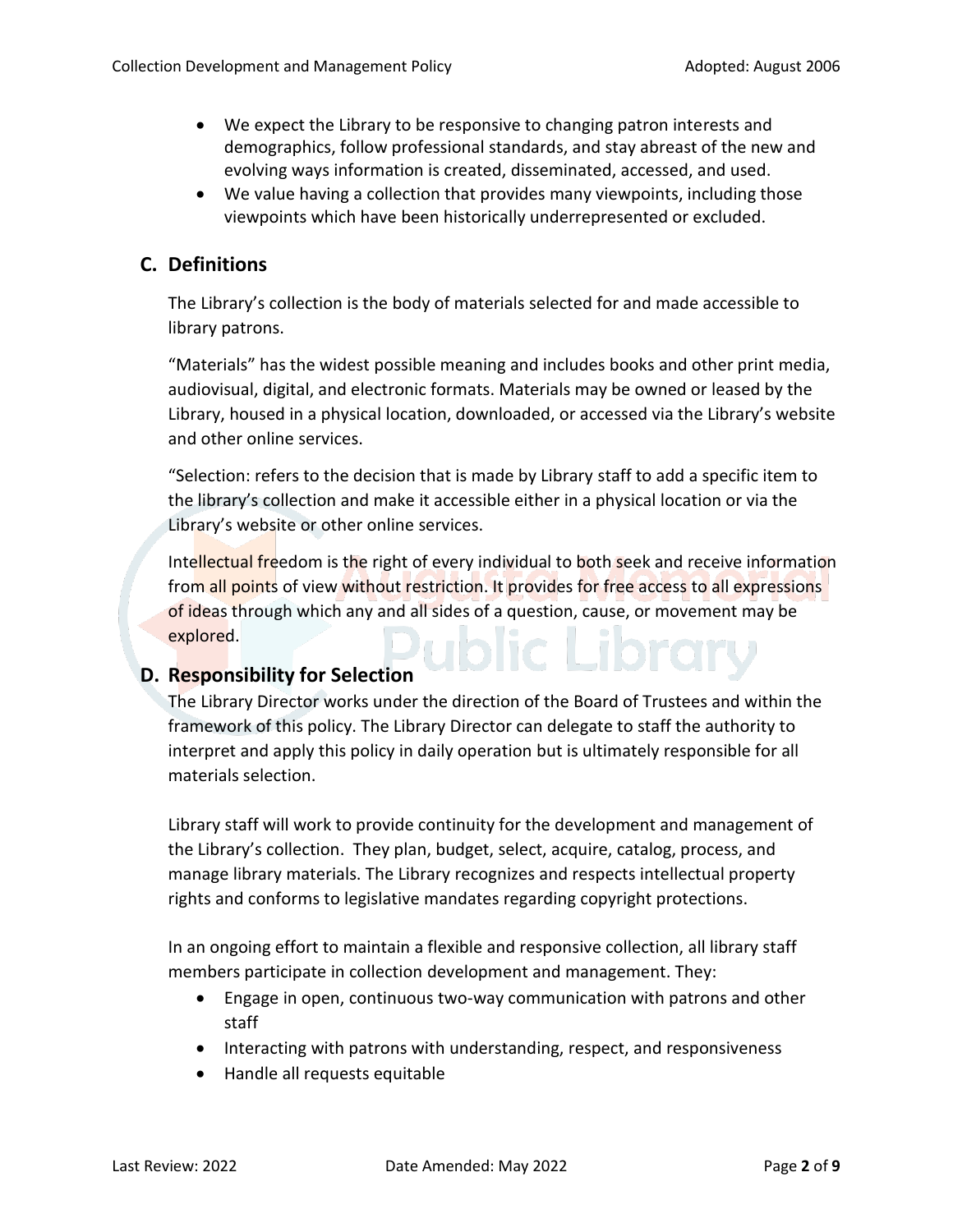- Work in partnership with one another to understand and respond to patron needs
- Understand and respond to rapidly changing demographics, as well as societal and technological changes
- Recognize that materials of varying complexity and formats are necessary to serve all members of the community
- Balance individual and community needs
- Seek continuous improvement through ongoing measurement
- Reviewing the collection on a regular basis to identify areas of community interest that may need to be strengthened

Patrons also play a key role in the development of the Library's collection. They make suggestions and provide feedback via the Library's website or directly to staff.

# **E. Criteria for Selection**

Patron interest, both expressed and anticipated, as well as the Library's strategic plan, are the primary influences for the materials and formats that are selected. Materials are also selected to ensure that the collection as a whole contains materials on many different topics, that there is a choice of materials or formats on the subject, and that multiple viewpoints are expressed.

Works are not to be excluded or included in the collection based solely on subject matter or on political, religious, or ideological grounds. Rather, in building the collection staff should be guided by the principle of selection, rather than censorship. Furthermore, the selection of a given item for a library's collections should not be interpreted as an endorsement of a particular viewpoint.

To build a collection of merit, materials are evaluated according to a set of criteria to guide selection decisions. Not all criteria are applied to each selection decision.

General criteria for selection:

- Patron requests which are gathered through the public website, emails, phone calls, or in-person visits
- Present and potential relevance to community needs
- Format options
- Physical design is suitable for library use
- Subject and style is suitable for intended audience
- Publicity, critiques, and reviews
- Importance of the item as an artifact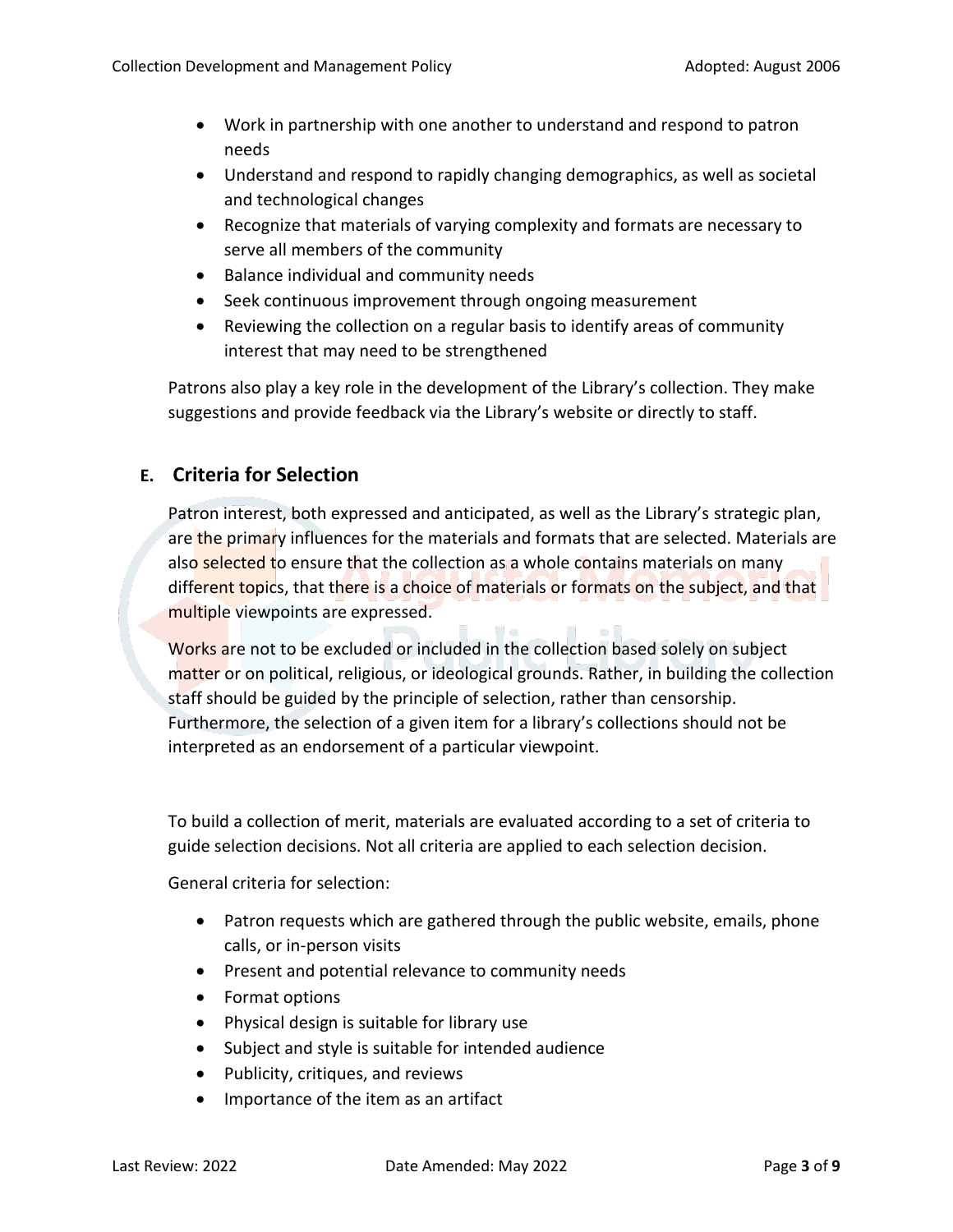- Historical significance
- Price of material
- Relevance to current trends and events
- Relation to the existing collection
- Potential appeal
- Relation to other resources in the community

Content criteria for selection:

- Competence, reputation and qualifications of author or publisher
- Consideration of the work as a whole
- Currency of information
- Objectivity and clarity
- Comprehensiveness
- Technical quality
- Represents a diverse point of view
- Representative of movements, subjects, genres or trends of lasting patron interest
- **Artistic** presentation and/or experimentation
- Sustained interest or demand
- Usefulness of the information
- Relevance to local history collections
- ibrary • Provides unique contribution of a field of study

Additional considerations for electronic formats:

- Ease of use
- Available to multiple, concurrent users
- Remote access
- Technical and support requirements
- Vendor data privacy practices
- Not restricted by location

# **F. Access and Resource Sharing**

Access to materials is ensured by the way they are organized, managed, and displayed.

Patrons access the collection via the Library's catalog, the Library's website, other online services and through their interactions with staff. Items not owned by the Library but discoverable within the MORE catalog may be requested for pick up at the library for the patron's convenience. The Library's outreach services enable greater access to the collection.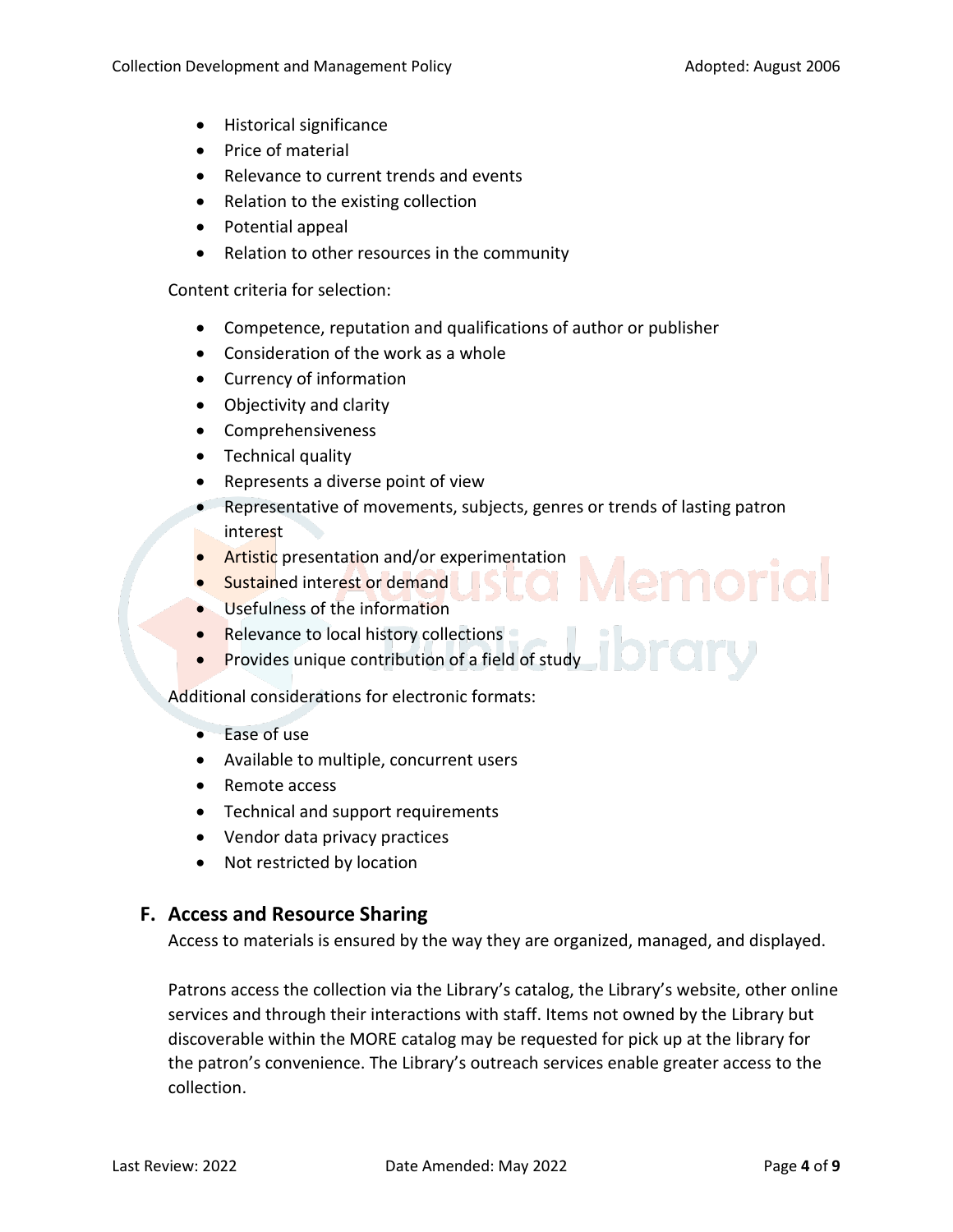Use limitations ensure fair and equitable access to materials. Access to some items may be limited by their rarity, value, uniqueness, fragile physical condition, or a combination of these factors. In-house and remote access to digital and electronic resources is provided within technical, budgetary, and licensing constraints.

Items that are not in the consortium collection may be obtained on behalf of the patron from another library via established interlibrary loan networks. Conversely, Augusta Memorial Public Library's materials may be lent to other organizations that also participate in the networks.

# **G. Gifts and Donations**

The Augusta Memorial Public Library welcomes gifts and donations of selected materials for the collection based on the following criteria:

- The Library, in accepting a gift of materials for the collection, assumes free and complete legal title to those materials.
- The decision regarding the acceptance or rejection of gifts will be determined by the staff member responsible for selecting materials for that part of the collection.
- The Library will place in its collection only materials which meet the criteria stated in its Collection Development and Management Policy.
- The Library may dispose of materials which are deemed unsuitable for inclusion in the Library's collection.
- Patrons who wish an appraisal of the materials they are giving to the Library must have them appraised prior to the transference of the gift to the Library.
- Cash gifts for the purchase of materials, whether as a memorial or for any other purpose, will be distributed with the general nature or subject of the donors choosing. However, the selection of specific titles will be at the discretion of library staff in accordance with the needs and selection policies of the library.
- An acknowledgment of a gift of materials for the collection will be sent to a donor when, in the judgment of the staff member responsible for selecting materials for that part of the collection, it is a significant contribution.
- Due to staffing limitations, the Library is not able to pick up donations of materials.

# **H. Special Collections**

Materials of long-standing value are preserved. Preservation methods used include the following: preservation photocopying, preservation enclosures, digitization,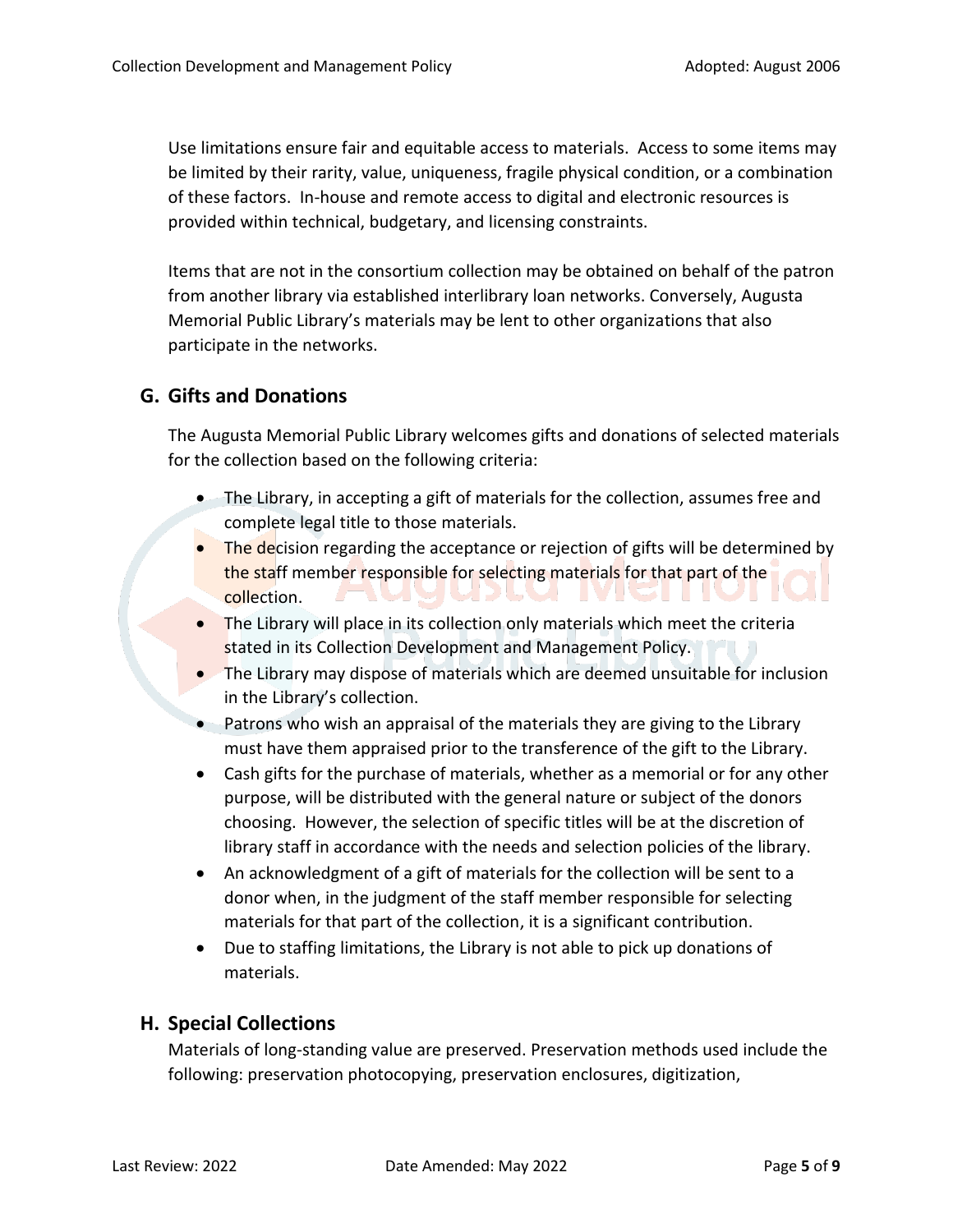replacement of content through the purchase of another edition, rebinding, repair, and use restrictions.

Once determined to be a special collection, that collection as a whole is considered to be a permanent part of the Library's collection. Removing a special collection will be considered if it does not advance the Library's mission and vision, or if the Library no longer has the resources to house, manage, and maintain the collection. In order to remove or redefine a special collection, library staff would make a recommendation for its removal subject to the approval of the Library Board.

# **I. Collection Maintenance**

Physical materials are distributed and maintained in the library and community partnership locations throughout our service area. Electronic formats are maintained on the Library's website or other online services.

The collection is reviewed and evaluated on an ongoing basis in order to maintain its usefulness, currency, and relevance. Items may be kept, redistributed, repurchased, withdrawn, re-catalogued, or preserved for long-term retention.

Staff rely on a set of criteria to guide their decisions to withdraw items from the collection:

- Format or physical condition is no longer suitable for library use
- Content is available in multiple formats
- Obsolescence-information that is no longer timely, accurate, or relevant
- Insufficient use or lack of patron demand
- Little or no relevance to current trends and events
- No long-term or historical significance
- Space limitations
- Sufficient number of copies in the collection
- Easy availability in other collections locally or nationally

Not all criteria are applied to each de-selection decision.

Withdrawn materials may be reused by the Library's Outreach Services, donated to community partners, sold, or recycled.

#### **J. Selecting Materials on Controversial Topics**

A balanced collection attempts to represent all sides of controversial issues as far as availability of materials, space, and budget allow. Selection is based upon criteria stated in this policy. The race, religion, nationality, or political views of an author or creator; offensive language; depictions or descriptions of violence or sexually explicit activity;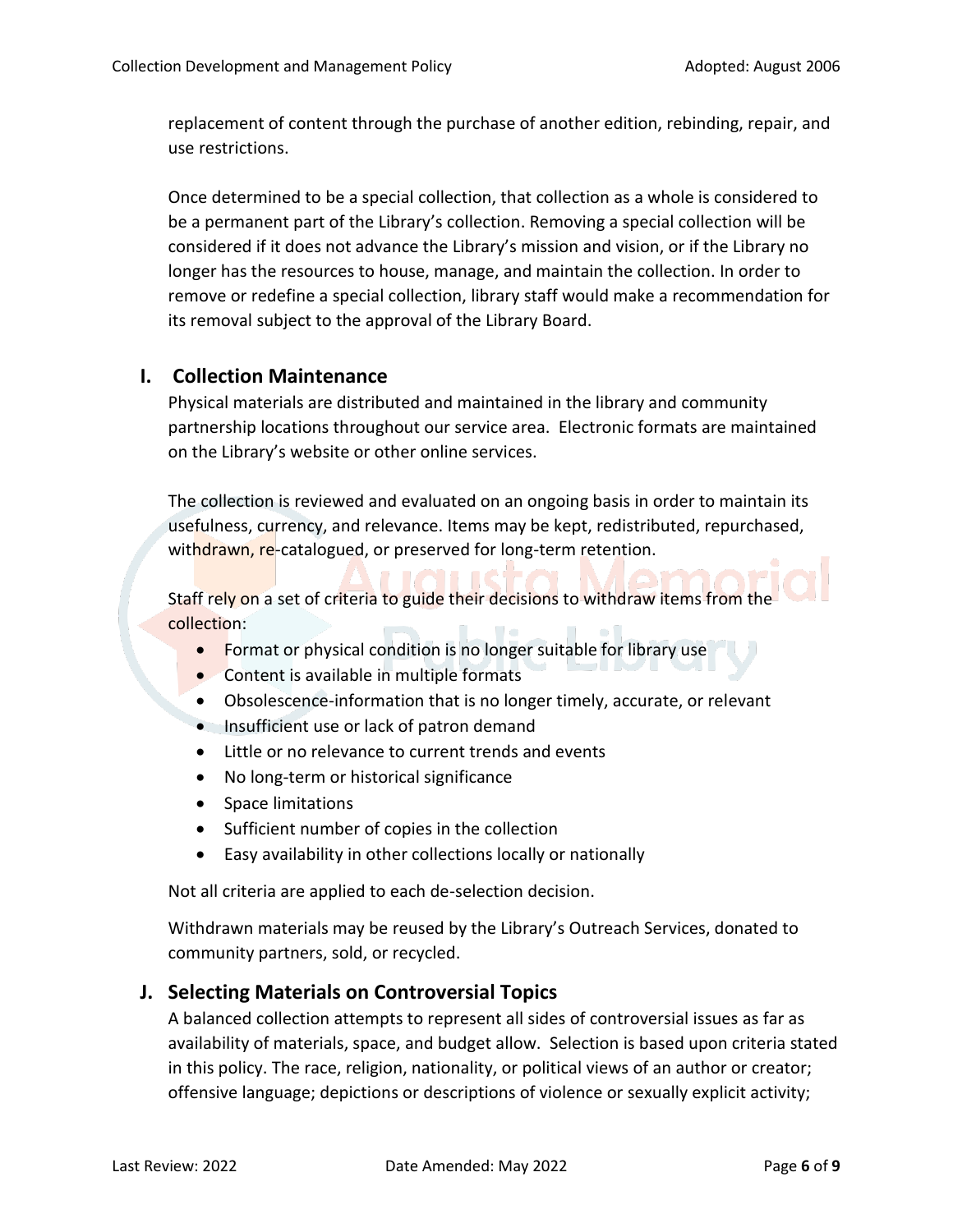controversial content of an item; or endorsement of disapproval by an individual or group in the community does not cause an item automatically to be included or excluded from the library's collection.

All public libraries contain materials that some patrons may find objectionable. Libraries may omit from the collection materials that some patrons feel are important. In either case, the library has procedures that patrons may use in requesting the reconsideration of materials.

#### **K. Reconsideration of Library Materials**

Individuals may request a selection decision to be reconsidered by submitting a written "Request for Reconsideration of Materials" to the Library using established library procedures and guidelines, available at the Library's service desk. The Library Director will respond in writing to an individual's written request.

The Library Board, upon request, hears appeals of the Library's response. Appeals must be presented in writing to the Library Board at least ten (10) days in advance of the next regularly scheduled meeting of the Board. Decisions on appeals are based on careful review of the objection, the material, and Library Board policies including: this policy, Library Bill of Rights, Freedom to Read, and Freedom to View. The final decision on appeals rests with the Library Board and will be taken up at Board meetings.

For further information on the shaping of this policy see:

- [Library Bill of Rights](https://www.ala.org/advocacy/intfreedom/librarybill)
- [Freedom to Read](https://www.ala.org/advocacy/intfreedom/freedomreadstatement)
- [Freedom to View](https://www.ala.org/advocacy/intfreedom/freedomviewstatement)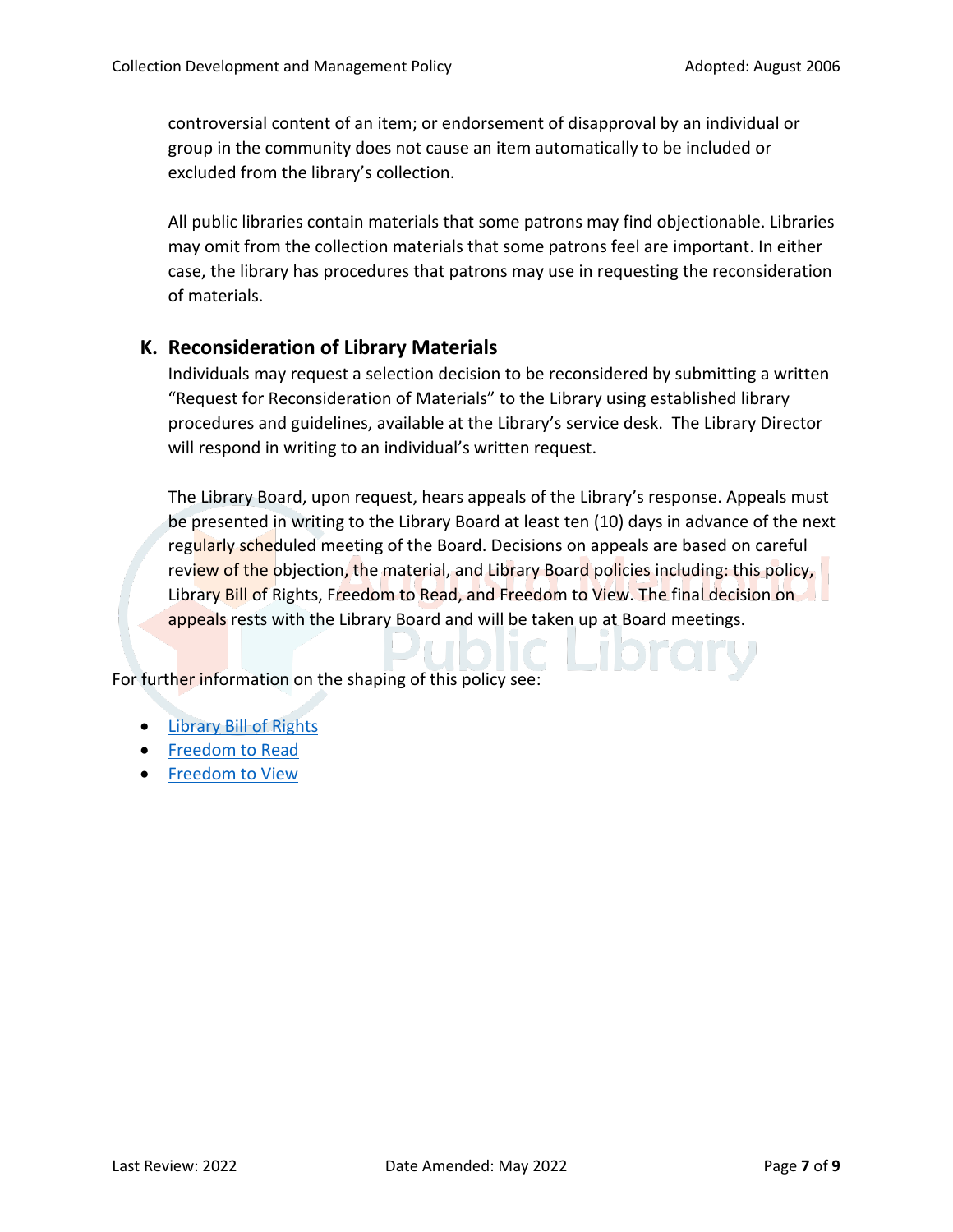# **Request for Reconsideration of Materials**

| Type of Resource on which you are commenting:                                                                                                                                  |
|--------------------------------------------------------------------------------------------------------------------------------------------------------------------------------|
| Book (e-book) ____Movie _____Audio Recording ____Magazine                                                                                                                      |
|                                                                                                                                                                                |
| What brought this resource to your attention?<br><del>e - Augusta Memoria</del><br>Have you examined the entire resource? <b>The Community of the Sections did you review?</b> |
|                                                                                                                                                                                |
| What concerns you about the resource?                                                                                                                                          |

Are there resource(s) you suggest to provide additional information and/or other viewpoints on this topic?